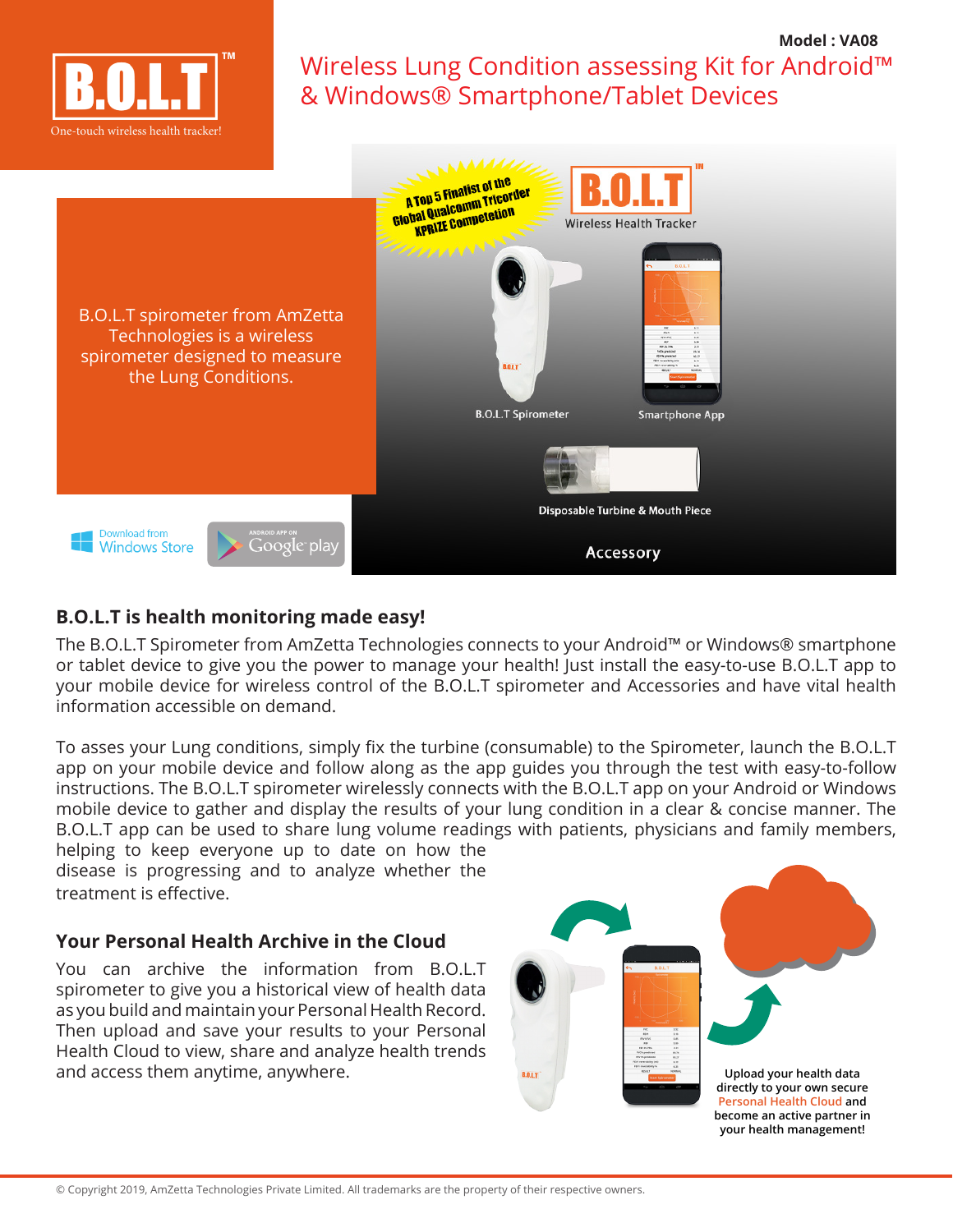You can also share health data directly with your healthcare provider and add this information to your Electronic Medical Record (EMR), allowing you to take a more active and collaborative role in managing your health and addressing ongoing health challenges.

#### **Accessory Plug-Ins:**

■ Disposable Turbine & Mouth Piece

#### **Features:**

- FEV1, FVC, FEVI / FVC, PEF, FEF 25-75%, FVC%, FEV1%, FEV1 reversibility (ml), FEV1 reversibility %, PRE – POST Synchronously
- Lung obstruction / Restriction Result
- Available for Android and Windows smartphones and tablets
- Easy-to-use B.O.L.T app instantly displays results and lung conditions
- Ability to store data in B.O.L.T Personal Health Cloud
- Maintain historical / trend data of all vital statistics measured
- Multi-language support
- Multi-user login support with built-in security to safeguard and protect personal health data
- Rechargeable Battery
- Extensible API to support integration with external health systems and web applications

#### **Benefits:**

- Check your Lung conditions Instantaneously
- Share health records with physicians and loved ones for immediate care
- Real-time tests with wireless Bluetooth<sup>®</sup> connection
- Easy and efficient integration to the HIS (Hospital Information Systems)
- Ideal for family doctors, primary care, occupational medicine, screening.